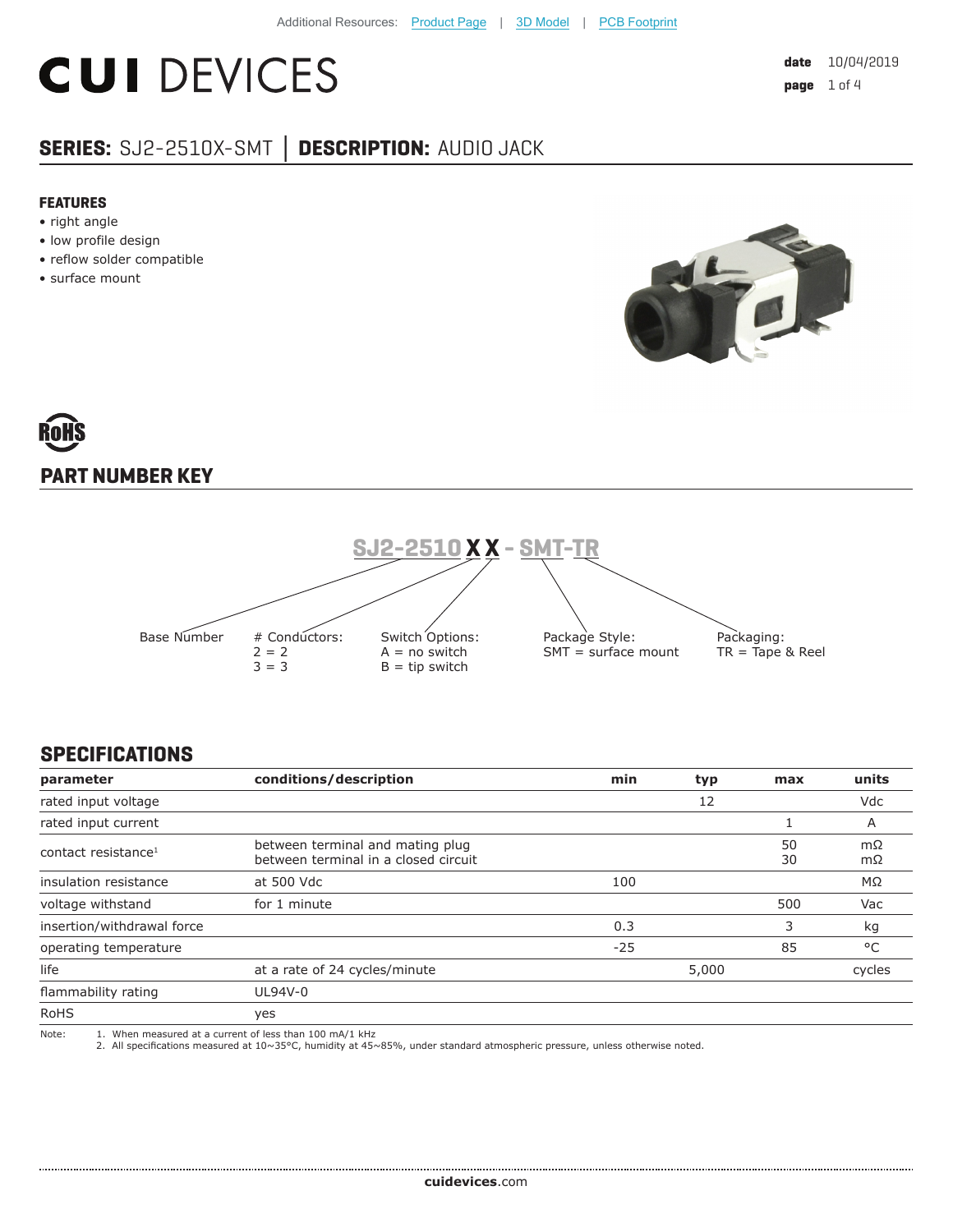#### **MECHANICAL DRAWING**

units: mm tolerance:  $X.X \pm 0.2$  mm X.XX ±0.10 mm X.XXX ±0.050 mm PCB: ±0.05 mm



|             | MATERIAL     | <b>PLATING</b> |
|-------------|--------------|----------------|
| terminal 1  | copper alloy | silver         |
| terminal 2  | copper alloy | silver         |
| terminal 3  | copper alloy | silver         |
| terminal 10 | copper alloy | silver         |
| plastic     | PA10T        |                |













Top View



| Model No.      | SJ2-25102A-SMT | SJ2-25102B-SMT         | SJ2-25103A-SMT          | SJ2-25103B-SMT |
|----------------|----------------|------------------------|-------------------------|----------------|
| Schematic      | -0 1<br>$-0.2$ | -01<br>$-010$<br>$-02$ | о1<br>-03<br>$-0.2$     | -01<br>-03     |
| PIN            |                |                        |                         |                |
| 1              | sleeve         | sleeve                 | sleeve                  | sleeve         |
| $\overline{2}$ | tip            | tip                    | tip                     | tip            |
| 3              | <b>NP</b>      | <b>NP</b>              | ring                    | ring           |
| 10             | <b>NP</b>      | tip switch             | <b>NP</b><br>tip switch |                |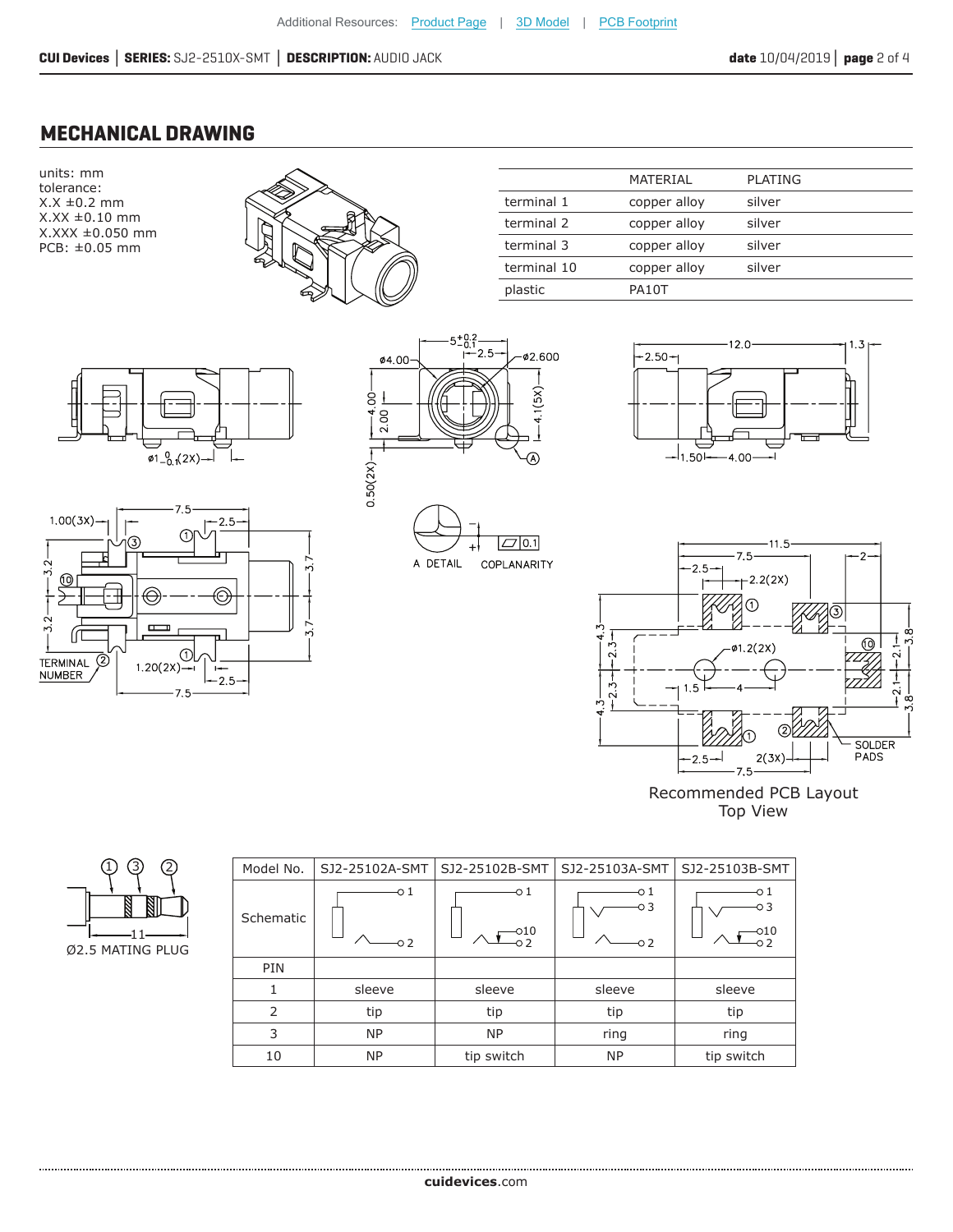#### **SOLDERABILITY**



#### **PACKAGING**

units: mm

Reel Size: Ø330 mm Reel QTY: 1,000 pcs per reel